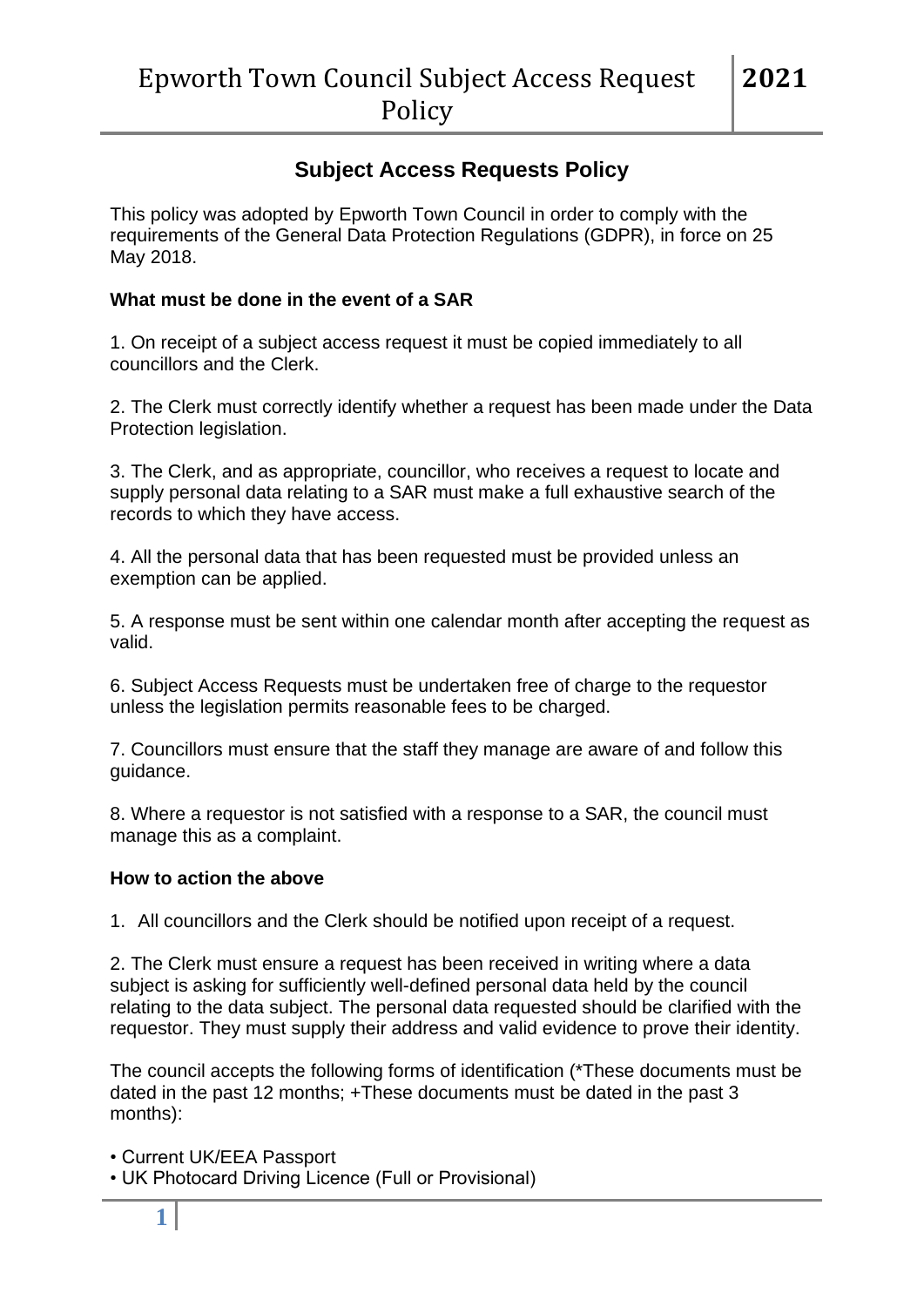# **Policy**

- Firearms Licence / Shotgun Certificate
- EEA National Identity Card
- Full UK Paper Driving Licence
- State Benefits Entitlement Document\*
- State Pension Entitlement Document\*
- HMRC Tax Credit Document\*
- Local Authority Benefit Document\*
- State/Local Authority Educational Grant Document\*
- HMRC Tax Notification Document
- Disabled Driver's Pass
- Financial Statement issued by bank, building society or credit card company+
- Judiciary Document such as a Notice of Hearing, Summons or Court Order
- Utility bill for supply of gas, electric, water or telephone landline+
- Most recent Mortgage Statement
- Most recent council Tax Bill/Demand or Statement
- Tenancy Agreement

• Building Society Passbook which shows a transaction in the last 3 months and your address

- 3. Depending on the degree to which personal data is organised and structured, it will be necessary to search emails (including archived emails and those that have been deleted but are still recoverable), word documents, spreadsheets, databases, systems, removable media (for example, memory sticks, floppy disks, CDs), paper records in relevant filing systems etc.
- 4. It is not permitted to withhold personal data because the council believes it will be misunderstood; instead, an explanation should be provided with the personal data. The personal data must be provided in an "intelligible form", which includes giving an explanation of any codes, acronyms and complex terms. The personal data must be supplied in a permanent form except where the person agrees or where it is impossible or would involve undue effort. The council may be able to agree with the requester that they will view the personal data on screen or inspect files at the Council Office. Exempt personal data should be redacted from the released documents and an explanation provided as to why that personal data is being withheld.
- 5. Procedures should be clear on forms and on the council website.
- 6. A database should be maintained allowing the council to report on the volume of requests and compliance against the statutory timescale.
- 7. Raising awareness of how to deal with SARs should be through the use of induction, performance and training, as well as through establishing and maintaining appropriate day to day working practices.

8. Where a requestor is not satisfied with a response to a SAR, the council must manage this as a complaint under the Council's Complaints Policy.